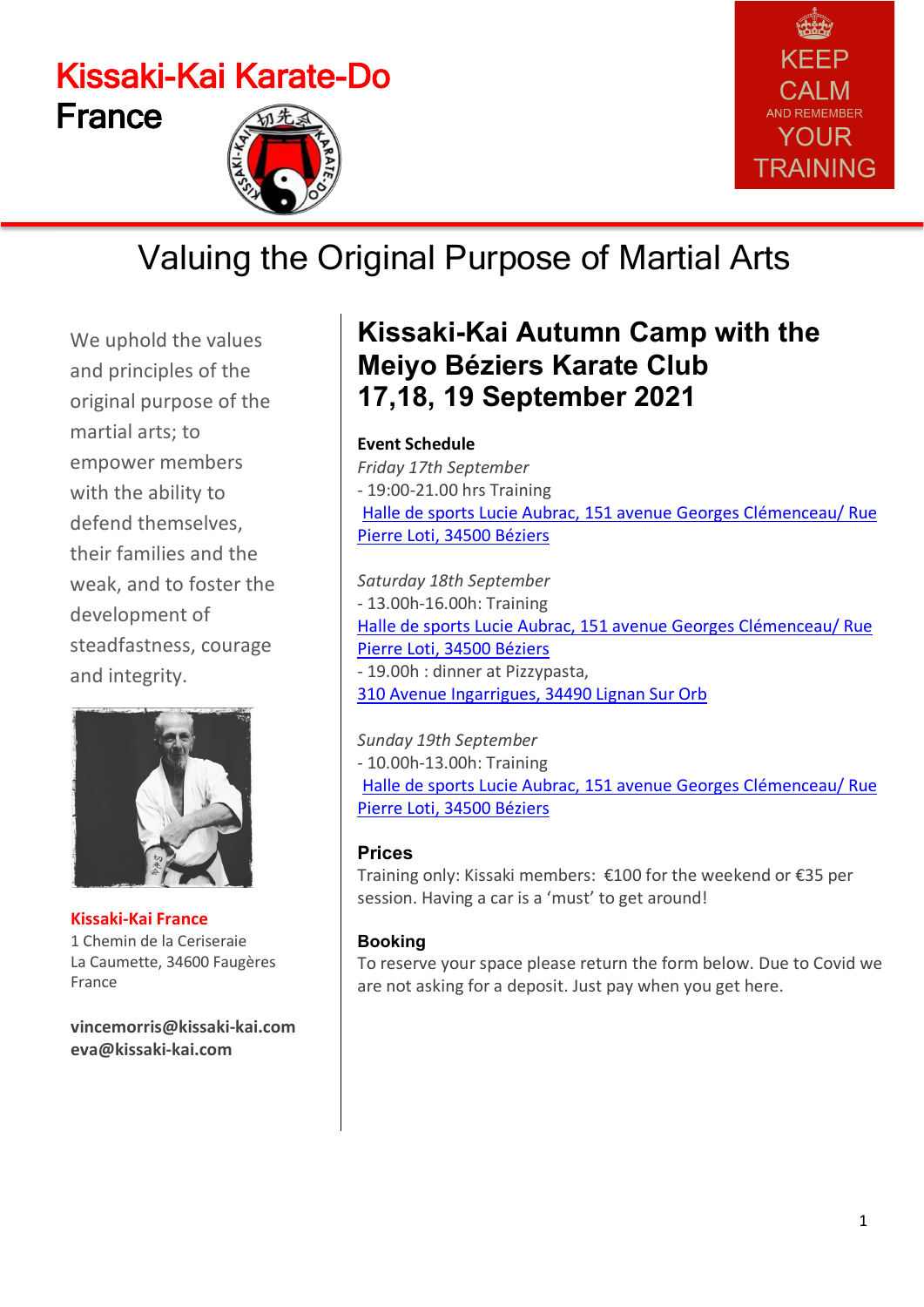# Kissaki-Kai Karate-Do France

# Valuing the Original Purpose of Martial Arts

We uphold the values and principles of the original purpose of the martial arts; to empower members with the ability to defend themselves, their families and the weak, and to foster the development of steadfastness, courage and integrity.



### **Contact details**

- For general questions and to reserve your spot: [eva@kissaki-kai.com](mailto:eva@kissaki-kai.com) , Mobile: 0033 (0) 6 44 81 00 02 - For training and grading questions: [vincemorris@kissaki-kai.com-](mailto:vincemorris@kissaki-kai.com-) - Local contact / registration without accommodation: Sensei Nathalie Trotin (Meiyo Béziers Karate) Tel : +33 (0)6 86 97 84 28

### **Accommodation**

- self-catering accommodation in La Caumette on request. €25 per person per night (single rate may vary)

#### Other nearby options:

- self-catering : Campotel, [Boulevard Jean Moulin, 34600 Bédarieux,](https://www.google.com/maps/place/Villages+Vacances+%C3%80+Bedarieux/@43.6131859,3.1529804,17z/data=!3m1!4b1!4m5!3m4!1s0x12b179c081a4269f:0xc69add0d237f4c2b!8m2!3d43.613182!4d3.1551691) +33 4 67 23 30 05, - [www.herault-tourisme.com](http://www.herault-tourisme.com/)

- [Hotel de l'Orb, Parc Phoros, Route de Saint Pons, 34600 Bédarieux,](https://www.google.com/search?q=Hotel+de+l%27Orb%2C+Parc+Phoros%2C+Route+de+Saint+Pons%2C+34600+B%C3%A9darieux&rlz=1C1GCEA_enBE828BE828&oq=Hotel+de+l%27Orb%2C+Parc+Phoros%2C+Route+de+Saint+Pons%2C+34600+B%C3%A9darieux&aqs=chrome..69i57.1315j0j4&sourceid=chrome&ie=UTF-8) +33 (0) 4 67 23 35 90 - [https://www.hotel-orb.com](https://www.hotel-orb.com/)

### **Local airports by distance to Faugères**

Béziers (35 mins), Montpellier (1hr), Carcassonne (1.5hrs), Perpignan (2hrs), Toulouse (2.5hrs), Barcelona (3hrs)

Please do not forget to send us your flight details / ETAs once you have them.